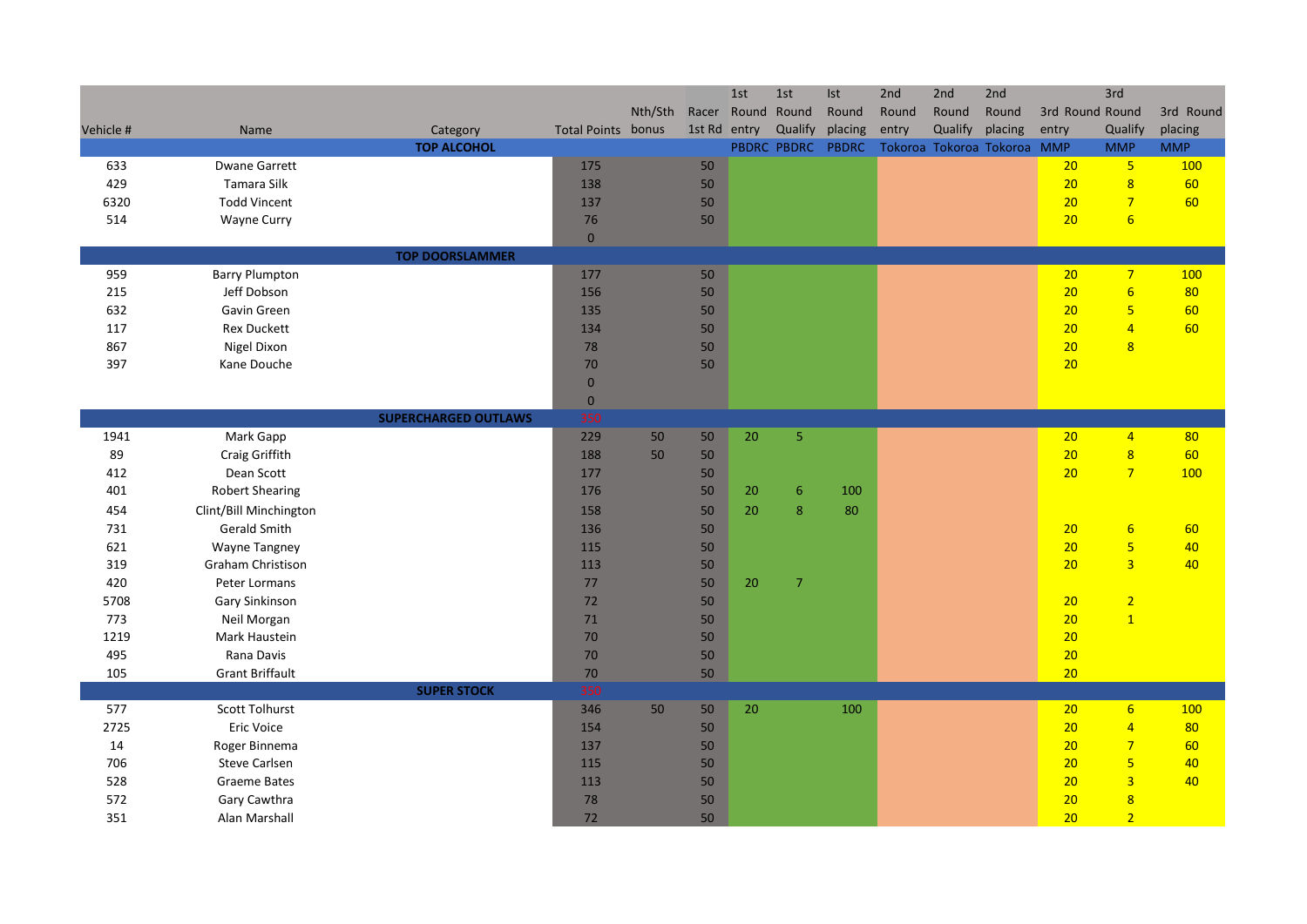|      |                            |                       | $\mathbf{0}$   |    |    |        |                |        |        |                |     |    |                         |     |
|------|----------------------------|-----------------------|----------------|----|----|--------|----------------|--------|--------|----------------|-----|----|-------------------------|-----|
|      |                            |                       | $\,$ 0 $\,$    |    |    |        |                |        |        |                |     |    |                         |     |
|      |                            | <b>SPORTS COMPACT</b> | $\overline{0}$ |    |    |        |                |        |        |                |     |    |                         |     |
| 682  | Kris Robb                  |                       | 240            | 50 | 50 | 20     |                | 100    |        |                |     | 20 |                         |     |
|      |                            |                       | $\mathbf{0}$   |    |    |        |                |        |        |                |     |    |                         |     |
|      |                            | <b>COMPETITION</b>    | 350            |    |    |        |                |        |        |                |     |    |                         |     |
| 105  | <b>Grant Biffault</b>      |                       | 207            | 50 | 50 | $20\,$ | $\mathcal{I}$  | 80     |        |                |     |    |                         |     |
| 83   | Stu Minchington            |                       | 178            |    | 50 | 20     | $\bf 8$        | 100    |        |                |     |    |                         |     |
| 276  | Adrian/Grant/Nicole Rivers |                       | 177            |    | 50 |        |                |        |        |                |     | 20 | $\overline{7}$          | 100 |
| 493  | Wayne Birchall             |                       | 155            |    | 50 |        |                |        |        |                |     | 20 | $\overline{\mathbf{5}}$ | 80  |
| 476  | Mike Coward                |                       | 116            |    | 50 |        |                |        |        |                |     | 20 | $6\overline{6}$         | 40  |
| 217  | Josh Trybula               |                       | 78             |    | 50 |        |                |        |        |                |     | 20 | $\overline{8}$          |     |
|      |                            |                       | $\mathbf{0}$   |    |    |        |                |        |        |                |     |    |                         |     |
|      |                            |                       | $\mathbf{0}$   |    |    |        |                |        |        |                |     |    |                         |     |
|      |                            |                       | $\mathbf{0}$   |    |    |        |                |        |        |                |     |    |                         |     |
|      |                            |                       | $\mathbf{0}$   |    |    |        |                |        |        |                |     |    |                         |     |
|      |                            | <b>SUPER SEDAN</b>    | 400            |    |    |        |                |        |        |                |     |    |                         |     |
| 155  | Dutchie Wijdeven           |                       | 335            | 50 | 50 | $20\,$ | $\bf 8$        | 80     | 20     | $\overline{7}$ | 100 |    |                         |     |
| 1540 | Nathan Johns               |                       | 278            | 50 | 50 | $20\,$ | $\overline{5}$ | 60     | 20     | $\bf 8$        | 40  | 20 | $\overline{\mathbf{5}}$ |     |
| 156  | Wayne Fowler               |                       | 263            | 50 | 50 | 20     |                | 60     | 20     | $\mathbf{3}$   | 20  | 20 |                         | 20  |
| 617  | Jen Gibbons                |                       | 252            |    | 50 |        |                |        | 20     | $\overline{2}$ | 80  | 20 |                         | 80  |
| 234  | Lee Sherwin                |                       | 247            | 50 | 50 | 20     | $\overline{7}$ | 100    |        |                |     | 20 |                         |     |
| 905  | Rodger Scott               |                       | 210            |    | 50 |        |                |        | 20     |                | 60  | 20 |                         | 60  |
| 500  | <b>Rhys Harrison</b>       |                       | 178            |    | 50 |        |                |        |        |                |     | 20 | $\overline{8}$          | 100 |
| 9092 | Adam Thompson              |                       | 163            | 50 | 50 | 20     | $\overline{3}$ | 20     |        |                |     | 20 |                         |     |
| 93   | <b>Warren Black</b>        |                       | 120            | 50 | 50 |        |                |        |        |                |     | 20 |                         |     |
| 1325 | Matt Gibbons               |                       | 116            |    | 50 |        |                |        | $20\,$ | $6\phantom{1}$ | 40  |    |                         |     |
| 635  | Lyal Elliot                |                       | 114            |    | 50 |        |                |        | 20     | $\overline{4}$ | 20  | 20 |                         |     |
| 77   | Dave Norriss               |                       | 111            |    | 50 | 20     | $\mathbf{1}$   | 40     |        |                |     |    |                         |     |
| 1967 | <b>Reg Pountney</b>        |                       | 111            |    | 50 |        |                |        | 20     | $\mathbf 1$    | 40  |    |                         |     |
| 540  | John Hooper                |                       | 110            |    | 50 |        |                |        |        |                |     | 20 |                         | 40  |
| 252  | <b>Shane Williams</b>      |                       | 110            |    | 50 |        |                |        |        |                |     | 20 |                         | 40  |
| 966  | Kurt Goodin                |                       | 97             |    | 50 |        |                |        |        |                |     | 20 | 7 <sup>2</sup>          | 20  |
| 97   | Tony Richardson            |                       | 94             |    | 50 | 20     | $\overline{4}$ | 20     |        |                |     |    |                         |     |
| 935  | Craig Smith                |                       | 92             |    | 50 | $20\,$ | $\overline{2}$ | 20     |        |                |     |    |                         |     |
| 800  | Mike Scholten              |                       | 90             |    | 50 | 20     |                | 20     |        |                |     |    |                         |     |
| 596  | Clifford Whiting           |                       | 90             |    | 50 | 20     |                | $20\,$ |        |                |     |    |                         |     |
| 157  | Hamish MacDonald           |                       | 90             |    | 50 | $20\,$ |                | 20     |        |                |     |    |                         |     |
| 123  | <b>Russell Lorimer</b>     |                       | 90             |    | 50 | $20\,$ |                | 20     |        |                |     |    |                         |     |
| 461  | Des Briggs                 |                       | 90             |    | 50 | 20     |                | 20     |        |                |     |    |                         |     |
| 716  | <b>Russell Lowe</b>        |                       | 90             |    | 50 |        |                |        | 20     |                | 20  |    |                         |     |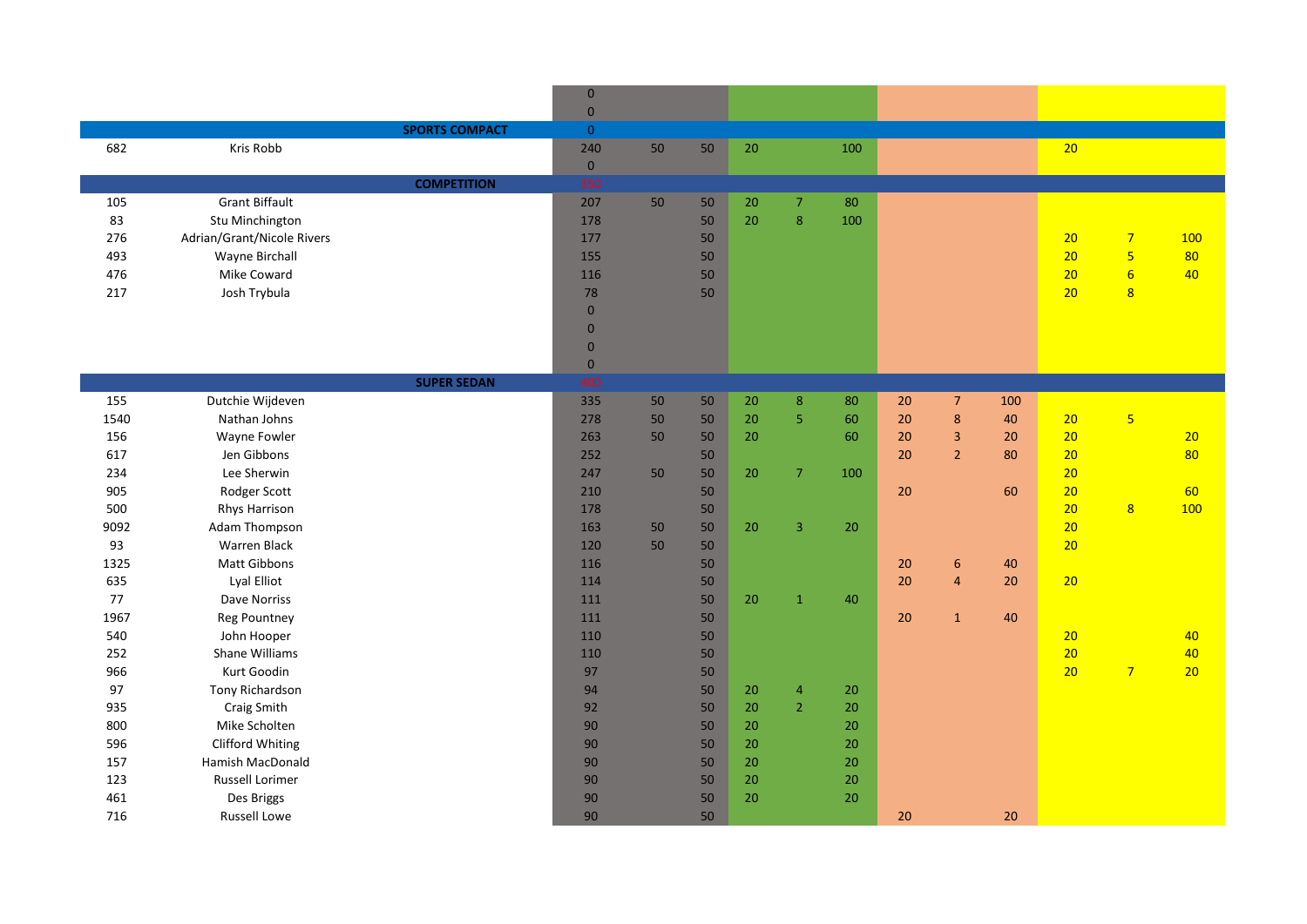| 317  | Shane Craig          |                 | 90          |    | 50 |    |                  |     |    |                  |     | 20 |                         | 20  |
|------|----------------------|-----------------|-------------|----|----|----|------------------|-----|----|------------------|-----|----|-------------------------|-----|
| 901  | Steve Pugh           |                 | 90          |    | 50 |    |                  |     |    |                  |     | 20 |                         | 20  |
| 975  | Tim Lacey            |                 | 76          |    | 50 |    |                  |     |    |                  |     | 20 | 6                       |     |
| 218  | <b>Bob Greig</b>     |                 | 76          |    | 50 | 20 | $\boldsymbol{6}$ |     |    |                  |     |    |                         |     |
| 168  | Paul Georgantas      |                 | 75          |    | 50 |    |                  |     | 20 | 5                |     |    |                         |     |
| 518  | Steve McKay          |                 | 74          |    | 50 |    |                  |     |    |                  |     | 20 | $\overline{4}$          |     |
| 213  | <b>Blair Cole</b>    |                 | 73          |    | 50 |    |                  |     |    |                  |     | 20 | $\overline{3}$          |     |
| 1661 | <b>Rob Dalley</b>    |                 | 72          |    | 50 |    |                  |     |    |                  |     | 20 | $\overline{2}$          |     |
| 364  | Paul Ramakers        |                 | 71          |    | 50 |    |                  |     |    |                  |     | 20 | $\mathbf{1}$            |     |
| 517  | Eddie Trybula        |                 | 70          |    | 50 |    |                  |     |    |                  |     | 20 |                         |     |
| 162  | Keith Knuth          |                 | 70          |    | 50 |    |                  |     |    |                  |     | 20 |                         |     |
| 1598 | <b>Ricky Eastham</b> |                 | 70          |    | 50 |    |                  |     |    |                  |     | 20 |                         |     |
| 459  | <b>Brian Hughes</b>  |                 | 70          |    | 50 |    |                  |     |    |                  |     | 20 |                         |     |
| 656  | Dean Williams        |                 | 70          |    | 50 |    |                  |     |    |                  |     | 20 |                         |     |
| 1801 | Shane Eastham        |                 | 70          |    | 50 |    |                  |     |    |                  |     | 20 |                         |     |
| 1359 | Scott Coffin         |                 | 70          |    | 50 |    |                  |     |    |                  |     | 20 |                         |     |
| 318  | S Carran             |                 | 70          |    | 50 |    |                  |     |    |                  |     | 20 |                         |     |
| 997  | Donn Smyth           |                 | 70          |    | 50 |    |                  |     |    |                  |     | 20 |                         |     |
| 1786 | Aaron Thomas         |                 | 70          |    | 50 |    |                  |     |    |                  |     | 20 |                         |     |
| 804  | Shona Mendoza        |                 | 70          |    | 50 |    |                  |     |    |                  |     | 20 |                         |     |
| 1255 | Matt Crooks          |                 | 70          |    | 50 |    |                  |     |    |                  |     | 20 |                         |     |
| 291  | J Connors            |                 | 70          |    | 50 |    |                  |     |    |                  |     | 20 |                         |     |
| 73   | Mike Carlton         |                 | $70\,$      |    | 50 |    |                  |     | 20 |                  |     |    |                         |     |
| 795  | Darren Riches        |                 | 70          |    | 50 |    |                  |     |    |                  |     | 20 |                         |     |
| 451  | Shaun Mather         |                 | 70          |    | 50 |    |                  |     |    |                  |     | 20 |                         |     |
| 497  | <b>Trevor Hughes</b> |                 | 70          |    | 50 |    |                  |     |    |                  |     | 20 |                         |     |
| 190  | Karl Haustein        |                 | 70          |    | 50 |    |                  |     |    |                  |     | 20 |                         |     |
| 310  | <b>Bob George</b>    |                 | 70          |    | 50 |    |                  |     |    |                  |     | 20 |                         |     |
|      |                      |                 | $\mathbf 0$ |    |    |    |                  |     |    |                  |     |    |                         |     |
|      |                      | <b>MODIFIED</b> | 400         |    |    |    |                  |     |    |                  |     |    |                         |     |
| 444  | Paul/Ben McLeod      |                 | 303         |    | 50 |    |                  |     | 20 | $8\phantom{1}$   | 100 | 20 | 5 <sub>1</sub>          | 100 |
| 722  | <b>Tony Latta</b>    |                 | 289         | 50 | 50 | 20 | 8                | 100 |    |                  |     | 20 | $\mathbf{1}$            | 40  |
| 307  | Cory Silk            |                 | 218         |    | 50 |    |                  |     | 20 | 5                | 40  | 20 | $\overline{3}$          | 80  |
| 585  | Shane Windley        |                 | 200         |    | 50 |    |                  |     | 20 | $\boldsymbol{6}$ | 80  | 20 | $\overline{4}$          | 20  |
| 711  | Chris O'Connor       |                 | 156         |    | 50 |    |                  |     | 20 | $\overline{4}$   | 40  | 20 | 2 <sup>1</sup>          | 20  |
| 468  | <b>Brin Hayes</b>    |                 | 137         |    | 50 |    |                  |     | 20 | $\overline{7}$   | 60  |    |                         |     |
| 1500 | Andrew Neiman        |                 | 137         |    | 50 |    |                  |     |    |                  |     | 20 | $\overline{7}$          | 60  |
| 969  | <b>Bruce Riddick</b> |                 | 118         |    | 50 |    |                  |     |    |                  |     | 20 | $\overline{\mathbf{8}}$ | 40  |
| 8    | Gerry Rose           |                 | 96          |    | 50 |    |                  |     |    |                  |     | 20 | $6\overline{6}$         | 20  |
| 818  | Preston Brunell      |                 | 77          |    | 50 | 20 | $\overline{7}$   |     |    |                  |     |    |                         |     |
| 621  | <b>Wayne Tangley</b> |                 | $70\,$      |    | 50 |    |                  |     | 20 |                  |     |    |                         |     |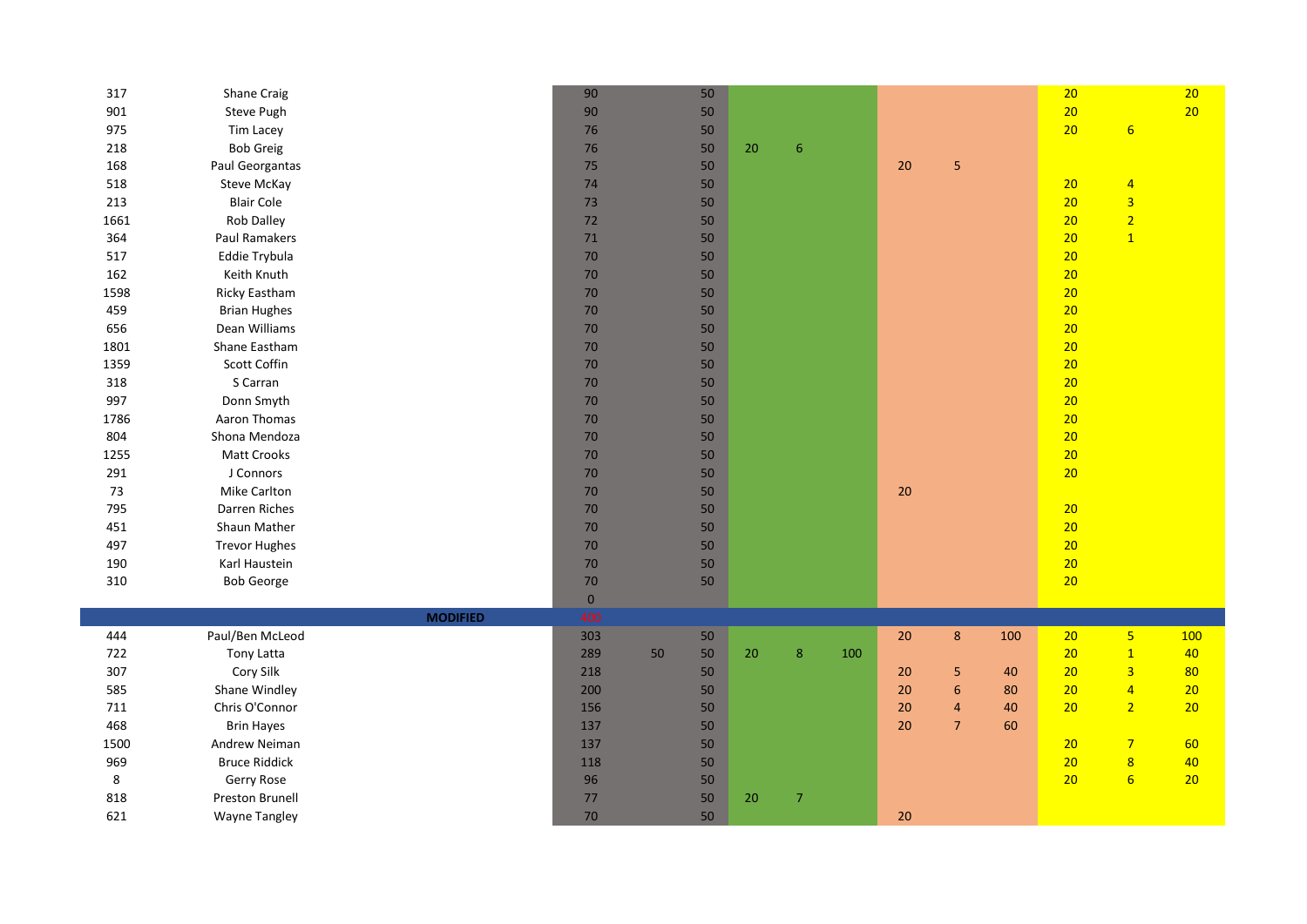| 442  | <b>Baylee Goddard</b>      |                        | 70          |    | 50 |    |                 |     |    |                 |     | 20 |                  |     |
|------|----------------------------|------------------------|-------------|----|----|----|-----------------|-----|----|-----------------|-----|----|------------------|-----|
|      |                            | <b>COMP BIKE</b>       | 350         |    |    |    |                 |     |    |                 |     |    |                  |     |
| 145  | Colin Johnson              | Capped 350             | 350         | 50 | 50 | 20 | $6\overline{6}$ | 60  | 20 | 6               | 60  | 20 | $7\overline{}$   | 60  |
| 452  | <b>Michael Trainor</b>     |                        | 336         | 50 | 50 | 20 | $\overline{7}$  | 80  | 20 | 5               | 40  | 20 | $\overline{4}$   | 40  |
| 166  | Jock van Niekerk           |                        | 292         | 50 | 50 | 20 | 5               | 60  | 20 | $\overline{7}$  | 80  |    |                  |     |
| 154  | Jackson Wilton             |                        | 286         |    | 50 |    |                 |     | 20 | 8               | 100 | 20 | 8                | 80  |
| 12   | Mish Foxley                |                        | 240         |    | 50 |    |                 |     | 20 | $\overline{4}$  | 40  | 20 | $6\overline{6}$  | 100 |
| 1339 | <b>Troy Appleton</b>       |                        | 225         | 50 | 50 | 20 | $\overline{2}$  | 40  |    |                 |     | 20 | $\overline{3}$   | 40  |
| 86   | Karl Dykes                 |                        | 178         |    | 50 | 20 | $\bf 8$         | 100 |    |                 |     |    |                  |     |
| 228  | Steve van Pelt             |                        | 161         | 50 | 50 |    |                 |     |    |                 |     | 20 | $\mathbf{1}$     | 40  |
| 5000 | Darryl Benson              |                        | 135         |    | 50 |    |                 |     |    |                 |     | 20 | $\overline{5}$   | 60  |
| 228  | Steve van Pelt             |                        | 114         |    | 50 | 20 | $\overline{4}$  | 40  |    |                 |     |    |                  |     |
| 82   | Martin Wilson              |                        | 113         |    | 50 | 20 | 3               | 40  |    |                 |     |    |                  |     |
| 622  | Jeff Godden                |                        | 112         |    | 50 |    |                 |     |    |                 |     | 20 | $\overline{2}$   | 40  |
| 775  | Chris Nixon                |                        | 111         |    | 50 | 20 | $\mathbf{1}$    | 40  |    |                 |     |    |                  |     |
| 63   | Anton Foley/Jackson Wilton |                        | $70$        |    | 50 |    |                 |     |    |                 |     | 20 |                  |     |
|      |                            | <b>SCREAMING EAGLE</b> | 400         |    |    |    |                 |     |    |                 |     |    |                  |     |
| 79   | Donovan Wood               | Capped 400             | 400         | 50 | 50 | 20 |                 | 100 | 20 | 5               | 80  | 20 | $\overline{4}$   | 60  |
| 122  | Phil Love                  |                        | 284         |    | 50 |    |                 |     | 20 | $\overline{7}$  | 100 | 20 | $\overline{7}$   | 80  |
| 370  | Kevin Foothead             |                        | 222         |    | 50 |    |                 |     | 20 | $6\phantom{1}6$ | 60  | 20 | $6\overline{6}$  | 60  |
| 21   | Simon Banks                |                        | 178         |    | 50 |    |                 |     |    |                 |     | 20 | $\overline{8}$   | 100 |
| 329  | Bryan Sweetma              |                        | 73          |    | 50 |    |                 |     |    |                 |     | 20 | $\overline{3}$   |     |
| 366  | <b>Jody Burgess</b>        |                        | 112         |    | 50 |    |                 |     |    |                 |     | 20 | $\overline{2}$   | 40  |
| 661  | <b>Shelley Burgess</b>     |                        | 111         |    | 50 |    |                 |     |    |                 |     | 20 | $\overline{1}$   | 40  |
|      |                            |                        | $\mathbf 0$ |    |    |    |                 |     |    |                 |     |    |                  |     |
|      |                            | <b>MODIFIED BIKE</b>   | 400         |    |    |    |                 |     |    |                 |     |    |                  |     |
| 438  | Shannon Askew              |                        | 315         | 50 | 50 | 20 | $\overline{7}$  | 80  | 20 | $\overline{7}$  | 20  | 20 | $\mathbf{1}$     | 40  |
| 145  | Colin Johnson              |                        | 302         | 50 | 50 | 20 |                 | 40  | 20 | $\overline{2}$  | 40  | 20 |                  | 60  |
| 611  | Mark Hitchman              |                        | 287         | 50 | 50 | 20 | 6               | 20  | 20 | $\mathbf{1}$    | 80  | 20 |                  | 20  |
| 35   | Anton Foley                |                        | 277         |    | 50 |    |                 |     | 20 |                 | 100 | 20 | $\overline{7}$   | 80  |
| 112  | Cole Scammell              |                        | 267         | 50 | 50 | 20 | 3               | 100 |    |                 |     | 20 | $\overline{4}$   | 20  |
| 300  | Dean Piper                 |                        | 233         | 50 | 50 | 20 | $\bf 8$         | 60  |    |                 |     | 20 | $5\phantom{a}$   | 20  |
| 228  | Steve van Pelt             |                        | 202         | 50 | 50 | 20 | $\overline{2}$  | 20  |    |                 |     | 20 |                  | 40  |
| 166  | Jock van Niekerk           |                        | 186         | 50 | 50 | 20 |                 | 20  | 20 | $6\phantom{1}6$ | 20  |    |                  |     |
| 740  | Alan Thoresen              |                        | 181         |    | 50 |    |                 |     | 20 | 5               | 20  | 20 | $6 \overline{6}$ | 60  |
| 46   | <b>Tony Gray</b>           |                        | 180         |    | 50 |    |                 |     | 20 | 8               | 60  | 20 | $\overline{2}$   | 20  |
| 154  | Jackson Wilton             |                        | 174         |    | 50 |    |                 |     | 20 | $\overline{a}$  | 40  | 20 |                  | 40  |
| 111  | Alex Paterson              |                        | 130         |    | 50 | 20 |                 | 60  |    |                 |     |    |                  |     |
| 122  | Phil Love                  |                        | 120         | 50 | 50 | 20 |                 |     |    |                 |     |    |                  |     |
| 47   | Warren Wilson              |                        | 114         |    | 50 | 20 | 4               | 40  |    |                 |     |    |                  |     |
| 614  | Corey Turnbull             |                        | 95          |    | 50 | 20 | 5               | 20  |    |                 |     |    |                  |     |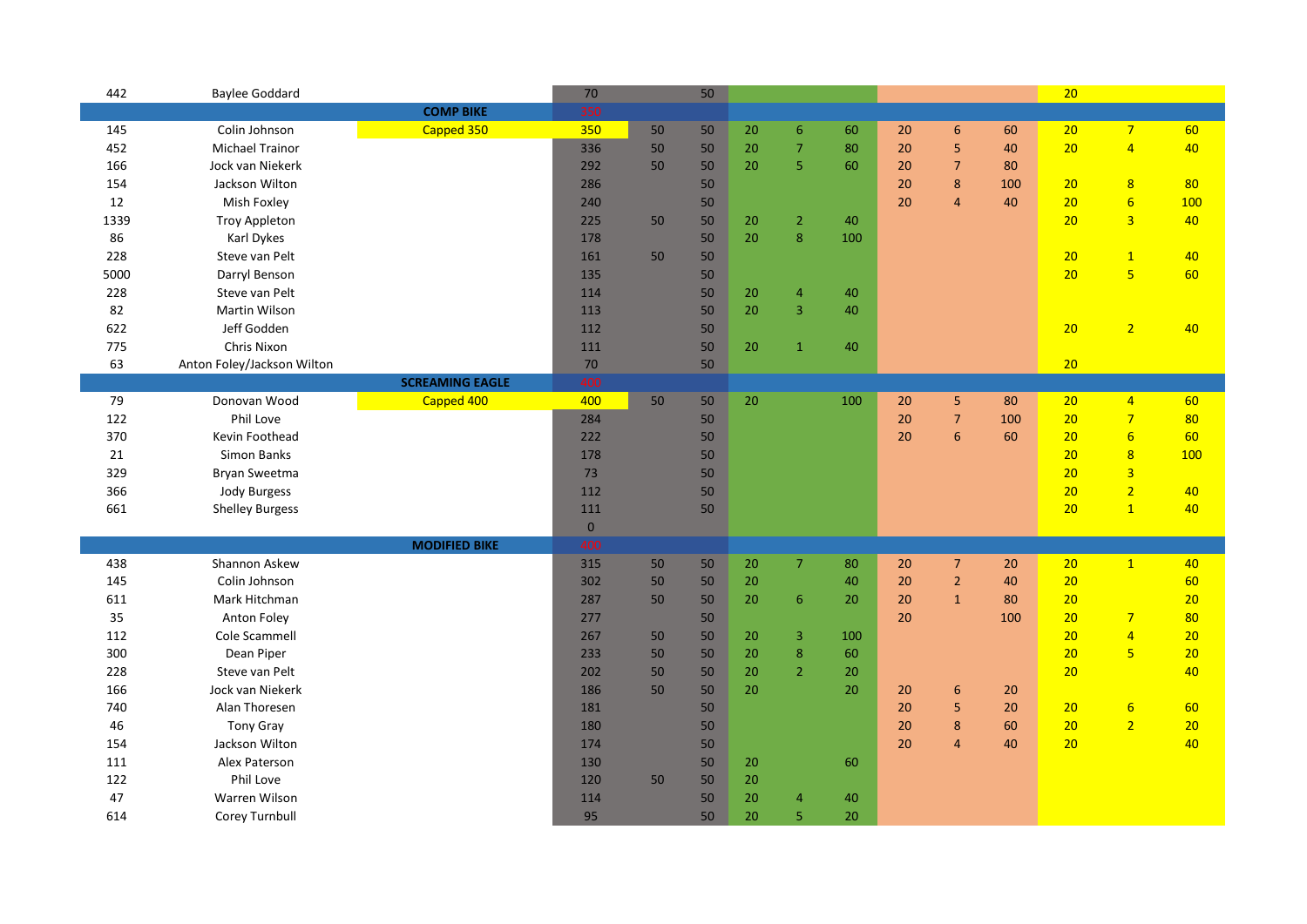| 584  | Martin Kjar          |                        | 93          |    | 50 |        |                          |        | 20     | $\overline{3}$   | 20 |    |                         |     |
|------|----------------------|------------------------|-------------|----|----|--------|--------------------------|--------|--------|------------------|----|----|-------------------------|-----|
| 622  | Jeff Godden          |                        | 90          |    | 50 |        |                          |        |        |                  |    | 20 |                         | 20  |
| 367  | Jody Burgess         |                        | 90          |    | 50 |        |                          |        |        |                  |    | 20 |                         | 20  |
|      |                      |                        | $\mathbf 0$ |    |    |        |                          |        |        |                  |    |    |                         |     |
|      |                      | <b>SUPER STREET</b>    | 400         |    |    |        |                          |        |        |                  |    |    |                         |     |
| 112  | <b>Grant Emett</b>   |                        | 189         | 50 | 50 | $20\,$ | $\mathbf 2$              |        |        |                  |    | 20 | 7 <sup>7</sup>          | 40  |
| 597  | Alan Smith           |                        | 164         | 50 | 50 | 20     |                          |        | 20     | $\overline{2}$   |    | 20 | $\overline{2}$          |     |
| 1969 | Matt Kingi           |                        | 160         | 50 | 50 | 20     |                          | 40     |        |                  |    |    |                         |     |
| 362  | Damon Grant          |                        | 156         |    | 50 |        |                          |        |        |                  |    | 20 | $6\overline{6}$         | 80  |
| 736  | Aaron Parris         |                        | 150         |    | 50 |        |                          |        | 20     |                  | 80 |    |                         |     |
| 1212 | Matt Kingi           |                        | 133         |    | 50 |        |                          |        | 20     | $\overline{3}$   | 40 | 20 |                         |     |
| 1990 | Glen Collins         |                        | 130         |    | 50 |        |                          |        | 20     |                  | 40 | 20 |                         |     |
| 710  | <b>Elliot Hanson</b> |                        | 130         |    | 50 |        |                          |        |        |                  |    | 20 |                         | 60  |
| 934  | Alec Diver           |                        | 115         |    | 50 | 20     | $\overline{5}$           | 40     |        |                  |    |    |                         |     |
| 927  | Ian Prisk            |                        | 113         |    | 50 |        |                          |        |        |                  |    | 20 | $\overline{3}$          | 40  |
| 279  | Ron Van der Meent    |                        | 110         |    | 50 |        |                          |        | 20     |                  | 20 | 20 |                         |     |
| 299  | Chris Sherwin        |                        | 96          |    | 50 | 20     | 6                        | 20     |        |                  |    |    |                         |     |
| 544  | <b>Nicole Rivers</b> |                        | 95          |    | 50 |        |                          |        |        |                  |    | 20 | $\overline{\mathbf{5}}$ | 20  |
| 613  | Kirin Hodges         |                        | 91          |    | 50 |        |                          |        | 20     | $\mathbf{1}$     | 20 |    |                         |     |
| 218  | Frank Syben          |                        | 90          |    | 50 |        |                          |        | 20     |                  |    | 20 |                         |     |
| 1154 | <b>Tracey Moffat</b> |                        | 90          |    | 50 |        |                          |        | 20     |                  |    | 20 |                         |     |
| 106  | Morgan Bothwell      |                        | 90          |    | 50 | 20     |                          | $20\,$ |        |                  |    |    |                         |     |
| 704  | Cody Mitchels        |                        | 90          |    | 50 | 20     |                          | 20     |        |                  |    |    |                         |     |
| 572  | Jared Donald         |                        | 70          |    | 50 | 20     |                          |        |        |                  |    |    |                         |     |
| 1589 | Harry Tam            |                        | 70          |    | 50 |        |                          |        |        |                  |    | 20 |                         |     |
| 492  | David Hickman        |                        | 70          |    | 50 |        |                          |        |        |                  |    | 20 |                         |     |
| 564  | Dave Fishwick        |                        | 70          |    | 50 |        |                          |        |        |                  |    | 20 |                         |     |
| 371  | Tony Livingstone     |                        | 70          |    | 50 |        |                          |        | 20     |                  |    |    |                         |     |
| 1171 | <b>Steve Amrein</b>  |                        | 70          |    | 50 |        |                          |        |        |                  |    | 20 |                         |     |
| 1093 | Simon MacLeod        |                        | 70          |    | 50 |        |                          |        |        |                  |    | 20 |                         |     |
| 286  | Cindy Mendoza        |                        | 70          |    | 50 |        |                          |        |        |                  |    | 20 |                         |     |
| 770  | Des Pollington       |                        | 70          |    | 50 |        |                          |        |        |                  |    | 20 |                         |     |
| 1539 | Dereck Lennon        |                        | $70\,$      |    | 50 |        |                          |        |        |                  |    | 20 |                         |     |
| 100  | <b>Steve Henery</b>  |                        | $70\,$      |    | 50 | $20\,$ |                          |        |        |                  |    |    |                         |     |
|      |                      | <b>JUNIOR DRAGSTER</b> | 400         |    |    |        |                          |        |        |                  |    |    |                         |     |
| 15   | Jack Gapp            |                        | 371         | 50 | 50 | 20     | $\overline{4}$           | 80     | $20\,$ | $\overline{7}$   | 20 | 20 |                         | 100 |
| 888  | Shauvaun Harvey      |                        | 338         | 50 | 50 | 20     | $\overline{\mathcal{I}}$ | 40     | 20     | $\overline{4}$   | 40 | 20 | 7 <sup>1</sup>          | 80  |
| 11   | Emma Bingley         |                        | 308         | 50 | 50 | 20     | $\mathbf 2$              | 100    | 20     | $\boldsymbol{6}$ | 40 | 20 |                         |     |
| 570  | Carlos Harvey        |                        | 293         | 50 | 50 | 20     | $\bf 8$                  | 40     | 20     | 5                | 60 | 20 |                         | 20  |
| 328  | Sophie Bingley       |                        | 247         | 50 | 50 | 20     | $\boldsymbol{6}$         | 60     |        |                  |    | 20 | $\mathbf{1}$            | 40  |
| 216  | Victoria Steiner     |                        | 243         | 50 | 50 | 20     | 3                        | 40     | 20     |                  | 20 | 20 |                         | 20  |